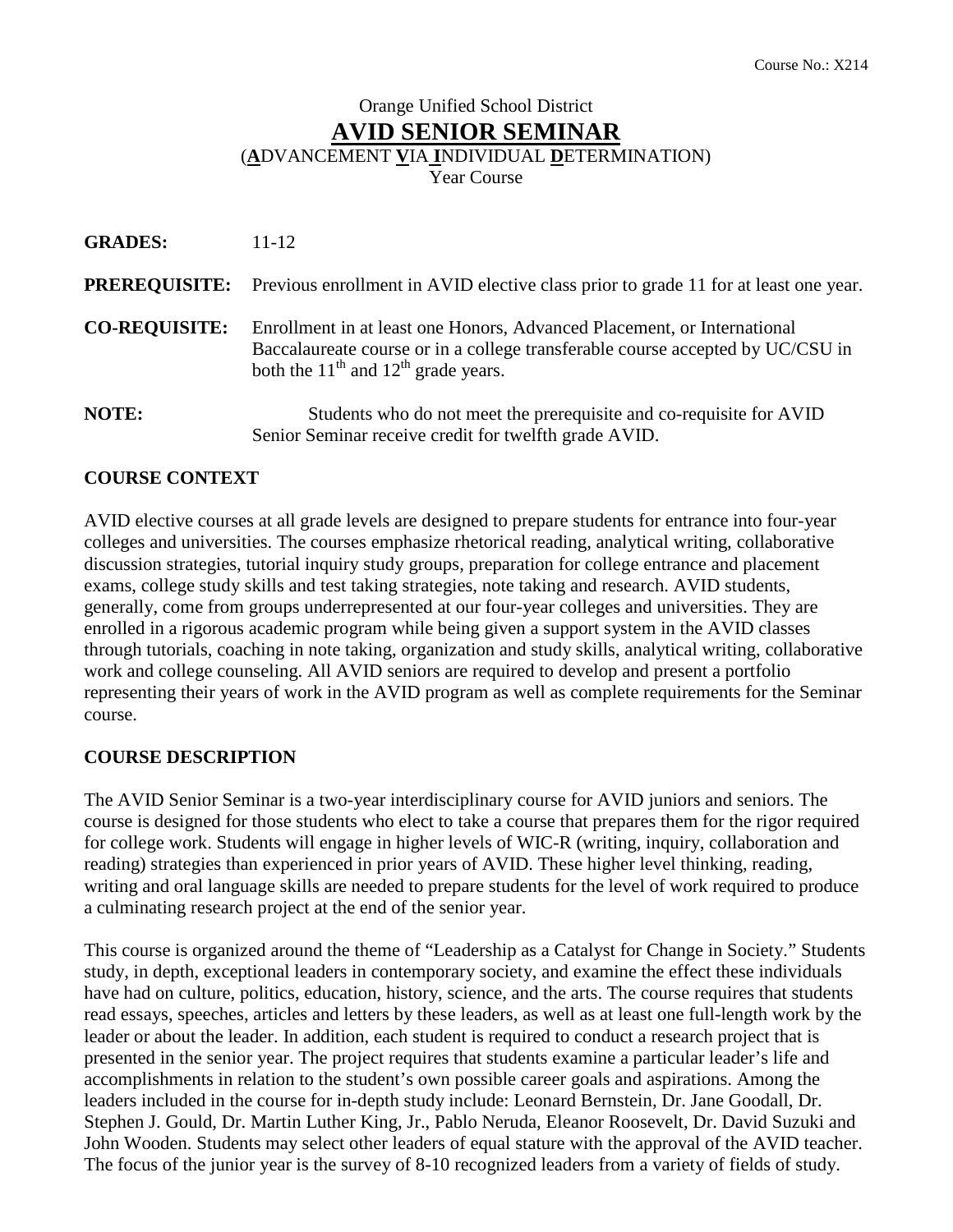AVID Senior Seminar Page 2

Individually and in study teams, students will explore the historical period in which the leader lived, the social issues they addressed, and their contributions to society. Students will be expected to read and write extensively throughout the process, including participation in a variety of collaborative discussion and response groups. This preliminary research survey will culminate in an end-of-year essay in which students explain and provide evidence for choosing a particular leader to study in greater depth.

The level of reading, writing, inquiry, discussion and analysis experienced in the junior year will serve as the foundation for in depth research to be introduced and completed as a final project in the senior year.

In the senior year, students will select a leader to study in depth, read extensively about the leader, write a number of analytical essays, develop critical questions based on their reading and writings, participate in collaborative discussion groups such as Socratic Seminar, and complete a final research essay project.

In addition to the academic focus of the AVID Senior Seminar, there are college bound activities, methodologies and tasks that should be achieved during the junior and senior years. Materials are divided into four semesters surrounding the topics of Testing, Preparation, Exploration and Fit and Finances. For an overview and timeline related to each semester for both the junior and senior years, see Appendix A.

## **COURSE CONTENT GOALS—Students will:**

- 1. Learn to analyze the features and rhetorical devices used in different types of non-fiction: essays, speeches, editorials, scientific reports and historical documents.
- 2. Demonstrate a comprehensive understanding of significant ideas expressed in a variety of written works by identifying important ideas, recognizing inferences and drawing conclusions.
- 3. Develop various strategies to respond to a text including, annotating a text, writing learning logs and developing double entry journals and summaries.
- 4. Develop their ability to relate prior knowledge to new information and make connections to related topics of information.
- 5. Demonstrate an ability to articulate a clear thesis on a topic, and identify, evaluate and use evidence to support their thesis.
- 6. Develop their ability to write well-organized essays that are consistently coherent and logically developed.
- 7. Continue to learn to effectively summarize ideas contained in a text.
- 8. Develop skill in writing short answer response essays, including, timed essays.
- 9. Participate in research projects that extend their knowledge of a particular topic and develop and support their own ideas and opinions.
- 10. Participate in discussions, presenting their ideas in a clear and articulate manner.
- 11. Listen to and respond to the ideas of others.
- 12. Develop a leadership role in Socratic Seminars.
- 13. Develop their skills in research techniques.
- 14. Productively participate in both individual and groups projects and discussions.
- 15. Improve their oral communication skills through a variety of means, including presentation, debate, and Socratic Seminar.
- 16. Learn to evaluate their own and others' writing, using rubrics and scoring guides modeled on UC and CSU entrance exams.
- 17. Learn specific strategies to navigate the college admission process by engaging in a variety of activities and tasks.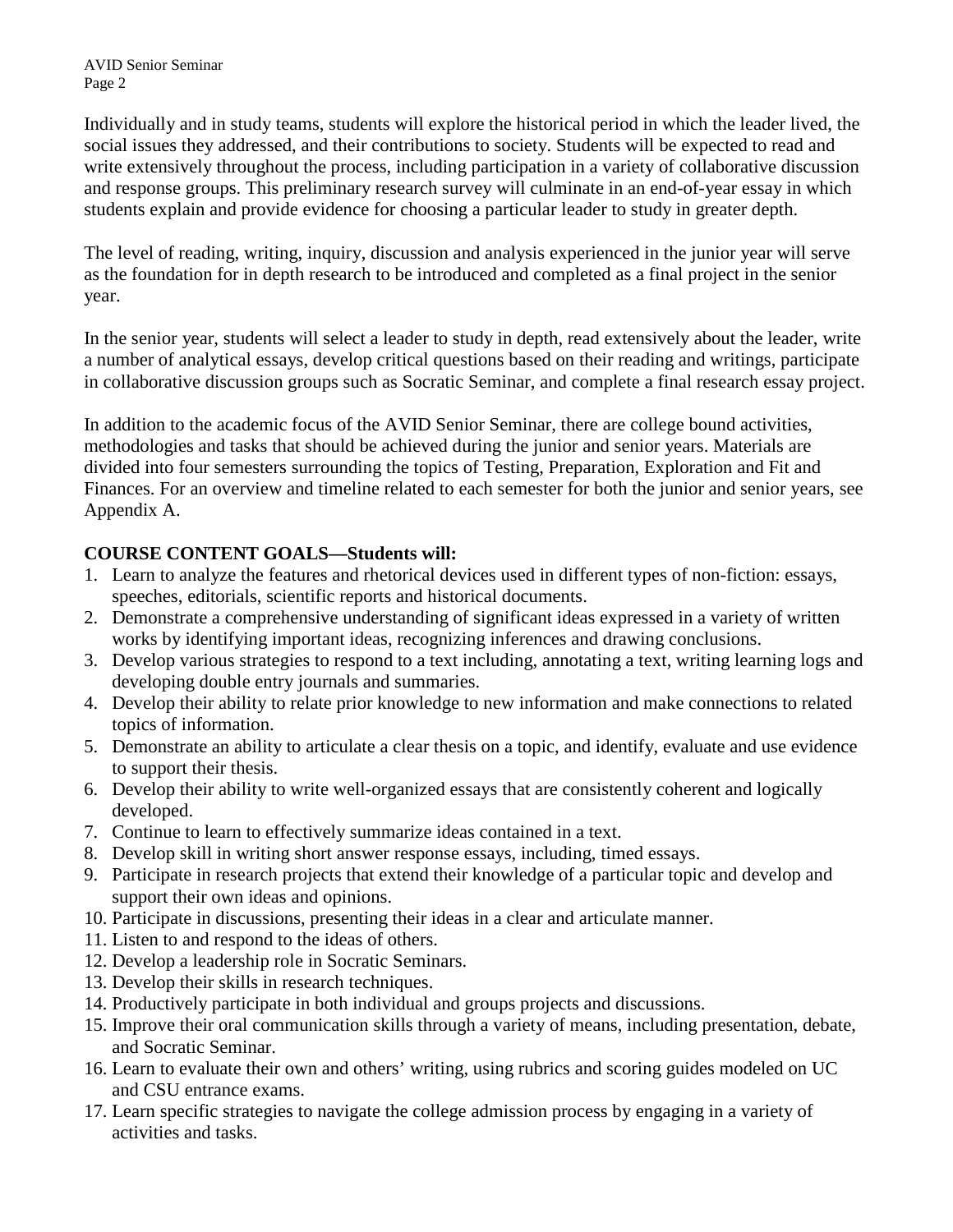# **COURSE OUTLINE**

#### *Junior Year*

- I. Course Introduction
	- A. Introduce the theme of "Leadership as a Catalyst for Change in Society."
		- 1. Examine students' perceptions about what constitutes a leader, including the qualities that characterize a leader. Using a variety of readings and collaborative group strategies, students analyze and discuss how "leadership" is defined and what roles leaders play in our society.
		- 2. Discuss the role of students as leaders in their school and community.
	- B. Following the discussion and exploration of the course theme, have students write a short essay in which each student analyzes, from his/her point of view, what is meant by "leadership as a catalyst for change in society."
		- 1. Revisit this essay as the semester progresses so students can modify, reexamine and redefine their original definition.
		- 2. As students study different leaders, have them develop graphic organizers or Thinking Maps which outline the characteristics of a leader.
	- C. Utilizing a "philosophical chair" or other collaborative group discussion formats, ask students to analyze, discuss, and debate the following question, "Does history make a leader, or does a leader make history?"
- II. Organization of Study
	- A. Develop a process and criteria to assign students to "study" team groups.
	- B. Each group will be assigned a specific leader to study in-depth.
		- 1. Each study team will spend 4 weeks reading, analyzing, raising questions, discussing findings and exploring the life and role of the selected "leader."
		- 2. At the end of the 4 weeks, students, as a group, will rotate to another leader to study.
	- C. As a group, students will discuss and examine the historical, social and cultural period in which the leader lived and worked.
		- 1. They will create an historical timeline.
		- 2. They will create a graphic organizer, a T-chart, or a Thinking Map in which they outline the characteristics of that period and juxtapose them to the response of their leader in those characteristics.
	- D. Reading—Critical Analysis Assignments
		- 1. Students will be required to read one major work about the leader in each group.
		- 2. Students will be required to read at least two essays by the leader.
		- 3. Students will read at least three essays written about the leader by othr authors.
		- 4. Students will read at least two sources that specifically discuss the historical, social, cultural and scientific issues of that period, thereby placing the leader in historical context.
		- 5. Throughout the time in each study team, students will engage in a variety of writing, inquiry, collaboration and reading (WIC-R) activities.
	- E. Writing Assignments
		- 1. Students will be required to do the following on an ongoing basis: Take Cornell notes, write summaries, develop dialectical journals, and write at least two critical essays. In the essays students will analyze various historical, social, cultural issues.
		- 2. Students will write an analytical essay of no less than three pages in which they examine, in detail, the major trends, conflicts and issues of the historical period in which the leader lived and worked.
		- 3. Students will participate in individual and collaborative reader response groups to reflect and provide feedback for revisions.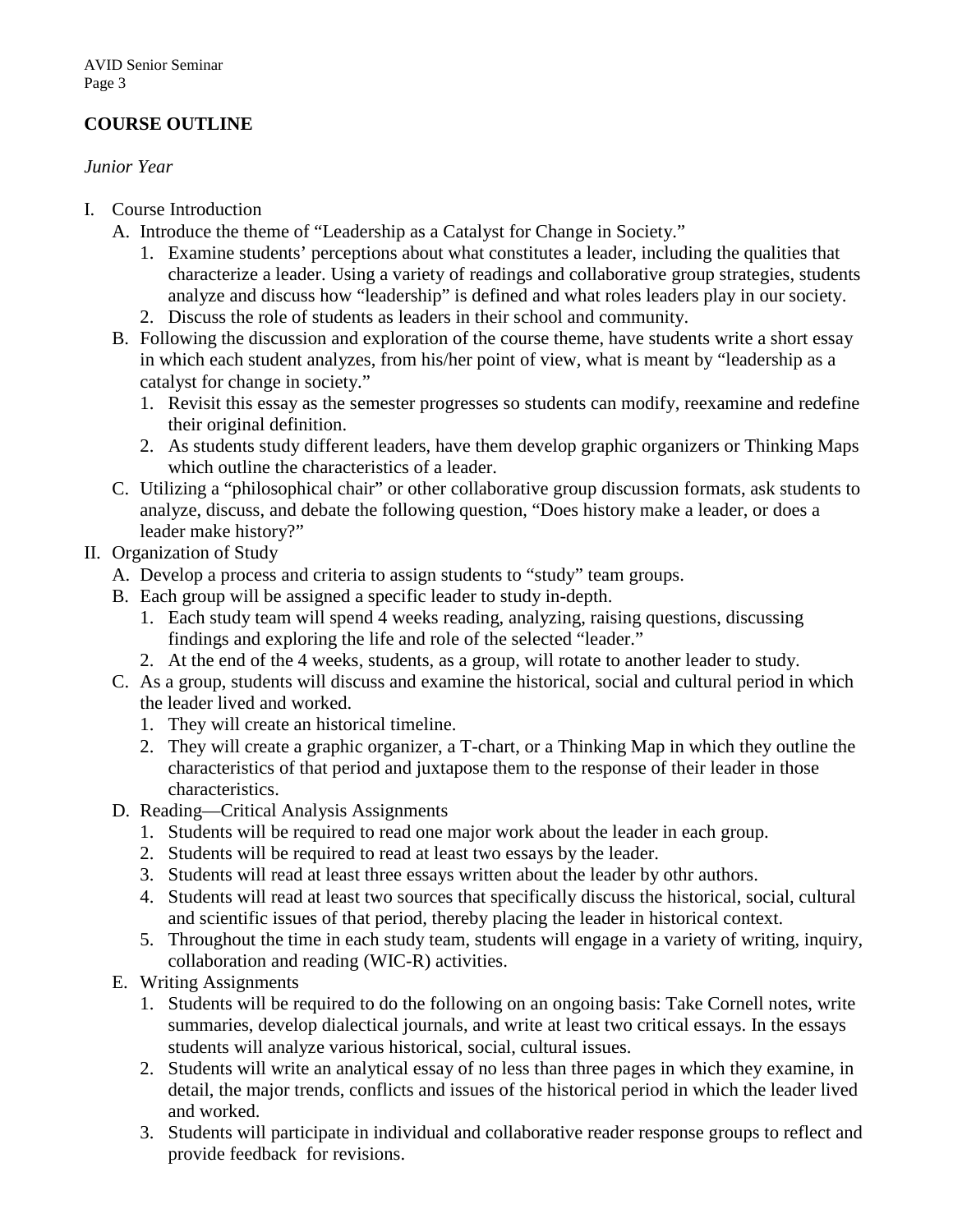- 4. Students will use a writing rubric designed specifically for the type of essay assigned and will be expected to score at least a 4 on a 6-point rubric.
- F. Discussion and Oral Presentations
	- 1. Students will be involved in ongoing discussions in each group based on questions the students generate from their readings.
	- 2. Students will participate in Socratic Seminars on themes that link the various leaders they have studied. The students will use the texts they have read to support different points of view.
	- 3. Students will prepare oral presentations for each group outlining and discussing the major issues and questions that evolved about the leader they studied.

### III. Final Paper

- A. At the end of the spring semester each student will select a leader he/she wants to study in depth in the senior year.
- B. The student will write a paper in which he/she explains why they have chosen a particular leader based on their readings and discussion.

## *Senior Year*

- I. The senior year will begin with a review of what was studied in the junior year.
	- A. Review, examine and discuss (in historical context) the contributions made by the leaders in the course of the study.
	- B. Discuss what has made their contributions significant on both a personal and universal level.
	- C. Explore and develop possible research questions, topics and themes as a result of the discussion.
	- D. All discussions should be continually linked back to the theme of the course "Leadership as a Catalyst for Change in Society."
- II. Research Project
	- A. Students will review/revise the paper in which they explain and defend their choice of leader for research.
	- B. Students prepare a preliminary research question.
	- C. Students develop a plan and timeline for their project with input from their academic advisor. The plan must also include a reading schedule.

## III. Reading Assignments

- A. Students will read at least two long works (books) by their leader.
- B. Students will read at least four essays, including speeches, by their leader.
- C. Students will read at least four other sources—articles, books, essays, etc.—written about their leader.
- D. Students must read four sources about the historical period in which their leader lived (lives) and worked.
- IV. Writing Assignments
	- A. On an ongoing basis students will take Cornell notes, keep a dialectical journal, and write summaries, short essays and develop graphic organizers.
	- B. Every four weeks students will be required to write a well-developed critical essay in which they discuss their findings and the significance of these findings to their overall question.
	- C. Students will generate higher level thinking questions that evolve from their research. These questions will help to propel their research forward.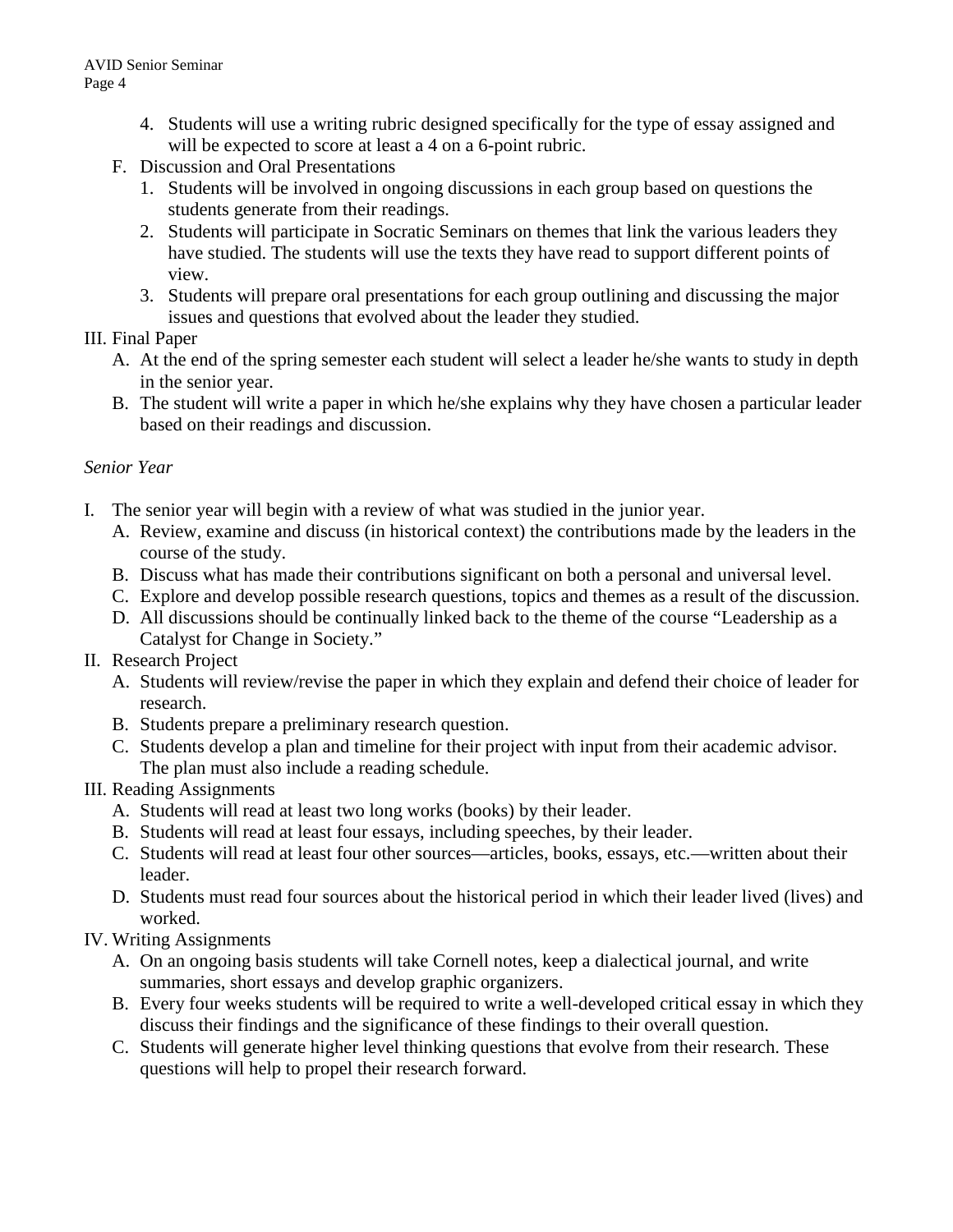- V. Outside Sources
	- A. Students will collect information from individual contacts who are in the same field of study as the leader being researched.
	- B. Students will form a mentorship with a scholar who has a special interest in the field of the leader being studied. This mentor will act as an advisor to the student's project.
- VI. Research Group
	- A. Students will form research group/teams based on the leader they are researching.
	- B. The team will be a forum in which to exchange ideas, generate questions for discussion, and develop possible themes and topics.
	- C. The team will also be a forum to discuss and clarify issues regarding the historical context in which the leader worked.
	- D. The team will also act as a peer editing group.

VII. Socratic Seminars

- A. The Socratic Seminar should be an ongoing activity that helps the students see their leader in a global context.
- B. The Socratic Seminar should explore some of the following topics:
	- 1. How does a leader affect society and how does society affect the leader?
	- 2. What are the pros and cons of the changes that have taken place because of a leader's work?
	- 3. What are the individual characteristics of a leader and are there commonalities amongst leaders?
	- 4. What makes a leader a catalyst for change? What would such leadership look like in a school, business, community, and nation?
- VIII. Review Research Plan and Timeline
	- A. By the end of the first semester the students should submit their preliminary notes.
	- B. The students should finalize the thesis for their projects.
	- C. Students should revise their timelines.
- IX. Oral Presentations from Each Team
	- A. Each team will present a consensus about their findings.
	- B. Each team will discuss the research questions of their individual members.
	- C. Each team will present and defend the topics for each individual project.
- X. Writing the Research Paper
	- A. Students will use MLA Style form, bibliography, etc. for their project essays.
	- B. Students will submit a schedule for submitting drafts of their projects to their team and teacher.
	- C. Students will state the thesis of their projects.
	- D. Students will present preliminary biographies.
	- E. Students will present outlines of their research papers.
	- F. Students will present drafts and revisions of their research papers in a timely fashion.
- XI. Submission of the Final Research Project
	- A. Students utilize the writing-research process in submitting their final paper.
	- B. Students follow all established and recorded timelines.
	- C. Students conference with their teacher and academic mentor about the results of their research.
- XII. Individual Reflections—Essay
	- A. Conclusions drawn from the research.
	- B. The relationship of the leaders studied—his/her contributions, characteristics, accomplishments, education, goals—and the goals and aspirations of the AVID student. NOTE: Support activities for writing assignments may be referenced in the revised (2005) *AVID High School Writing Teacher Guide,* especially those sections for advanced writing—argumentation, persuasion, exposition, and critical analysis.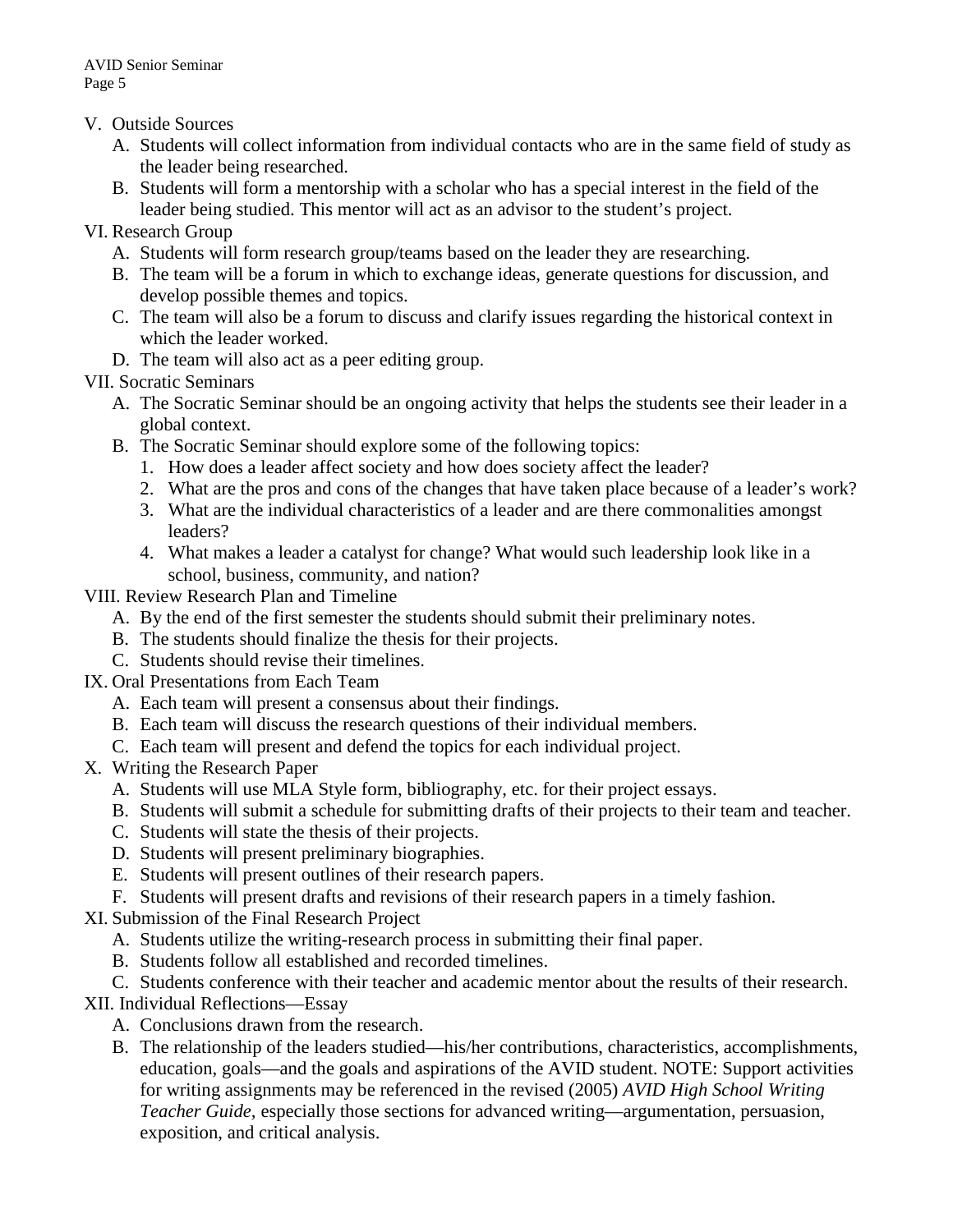### **KEY ASSIGNMENTS AND ACTIVITIES**

- Reciprocal Teaching
- Literature Circles for Non-fiction
- Annotating the text
- Working with graphic organizers and Thinking Maps
- Quickwrites and freewrites
- Learning logs
- Double-entry journals
- Summary writing
- Analytical essays—short and long
- Timed essays—45 minute limit
- Preparing a bibliography
- Research project
- Discussion activities
- Group discussions
- Philosophical chairs
- Socratic Seminars
- Oral reports

#### **INSTRUCTIONAL METHODS AND STRATEGIES**

- Lecture
- Collaborative group work
- Readings
- Library and Internet research
- Seminars
- Collaboration with Advisors

### **ASSESSMENT METHODS AND TOOLS**

- Papers, essays, writing and oral language rubrics
- Journals
- Learning logs
- Exams, quizzes
- Participation
- Observation
- Conferencing
- Final project
- Reflection
- AVID students will also be assessed on rudimentary AVID "basics" such as a well-organized notebook, participation in tutorials, note taking and participation and leadership in Socratic Seminars.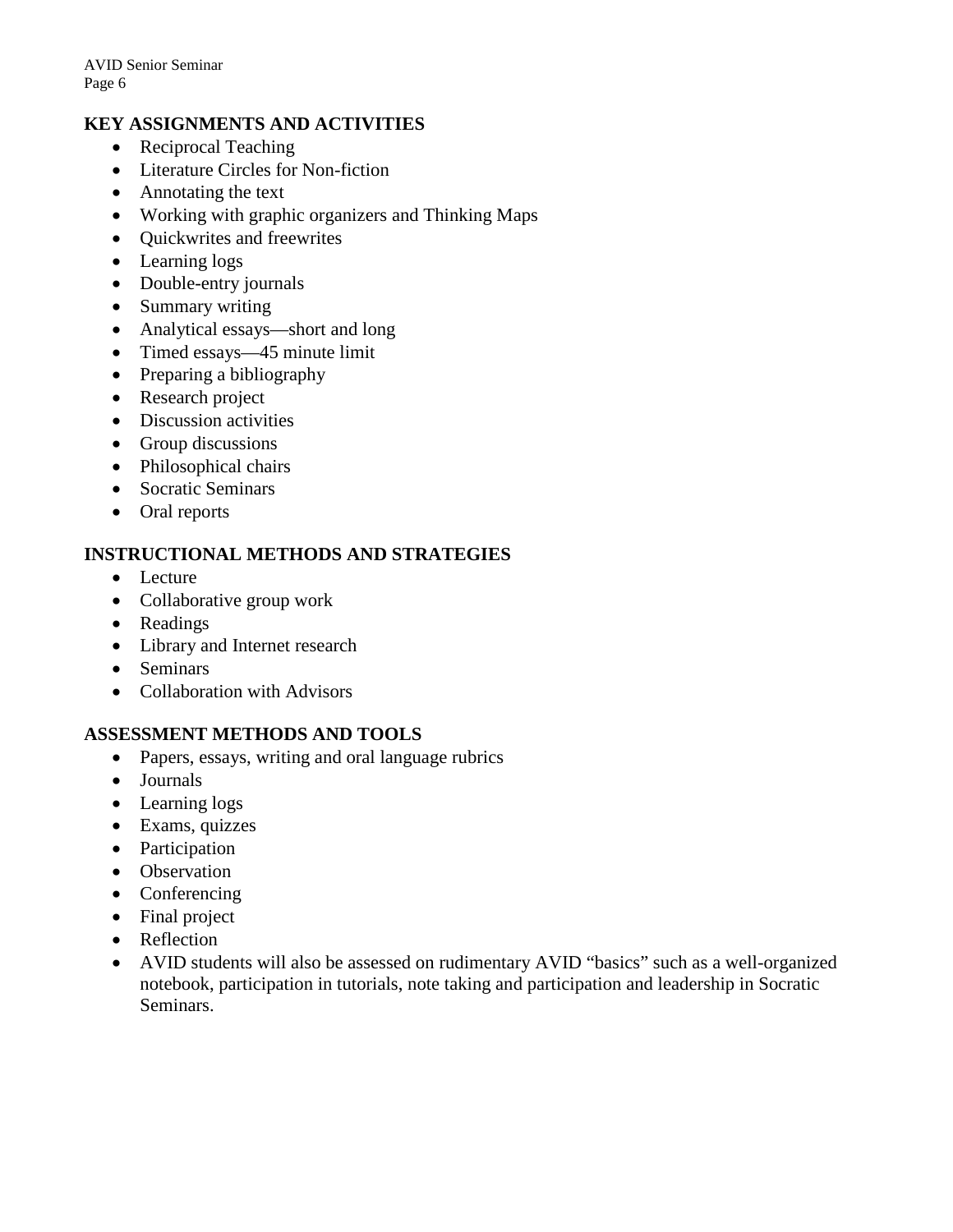#### **RESOURCES**

Bean, John C., Chappell, Virginia A., and Gillam, Alice M. *Reading Rhetorically: Brief Edition* Hacker, Diana, *A Writer's Reference MLA Handbook for Writers of Research Papers* Zinsser, William, *On Writing Well* Trimmer, Joseph and Hairston, Maxine, *The Riverside Reader* Bloom, Lynn Z. and White, Edward M., *Inquiry: A Cross-Curricular Reader* Goodall, Jane, *Reason for Hope* Goodall, Jane, *Through the Window: My Thirty Years with Chimpanzees of Gombe* Goodall, Jane, *In the Shadow of Man* Goodall, Jane, *The Chimpanzees of Gombe: Patterns of Behavior* Goodall, Jane, *Africa in My Blood: An Autobiography in Letters—The Early Years* Goodall, Jane, *Beyond Innocence: An Autobiography in Letters—The Later Years* Gould, Stephen J., *Ever Since Darwin* Gould, Stephen J., *The Flamingo's Smile* Gould, Stephen J., *Bully for Brontosaurus* Gould, Stephen J., *Hen's Teeth and Horse's Toes* Gould, Stephen J., *Rocks of Ages: Science and Religion in the Fullness of Life* Roosevelt, Eleanor, *The Autobiography of Eleanor Roosevelt* Roosevelt, Eleanor, *My Day – Collection of Eleanor Roosevelt's Newspaper Column* Roosevelt, Eleanor, *On My Own: The Years Since the White House* Roosevelt, Eleanor, *It Seems to Me: Selected letters of Eleanor Roosevelt* Lash, Joseph, *Eleanor and Franklin* Lash, Joseph, *Eleanor: the Years Alone* Lash, Joseph, *Love, Eleanor: Eleanor Roosevelt and Her Friends* Gurewitsch, Edna P., *Kindred Souls: The Friendship of Eleanor Roosevelt and David Gurewitsch* Suzuki, David, *The Scared Balance* Levine, Joseph and Suzuki, David, *The Secret of Life* King, Martin Luther, Dr., *Where Do We Go From Here: Chaos of Community* King, Martin Luther, Dr., *Why We Can't Wait* King, Martin Luther, Dr., *Stride Toward Freedom* King, Martin Luther, Dr., *The Collected Speeches of Dr. Martin Luther King, Jr.* Wooden, John, *They Call Me Coach* Wooden, John, *My Personal Best: Life Lessons from an All-American Journey* Wooden, John, *WOODEN: A Lifetime of Observations and Reflections On and Off the Court*

#### **DATE OF LAST CONTENT REVISION:** NEW May 2001

#### **DATE OF CURRENT CONTENT REVISION:** 2009 by AVID

**DATE OF BOARD APPROVAL:** June 14, 2001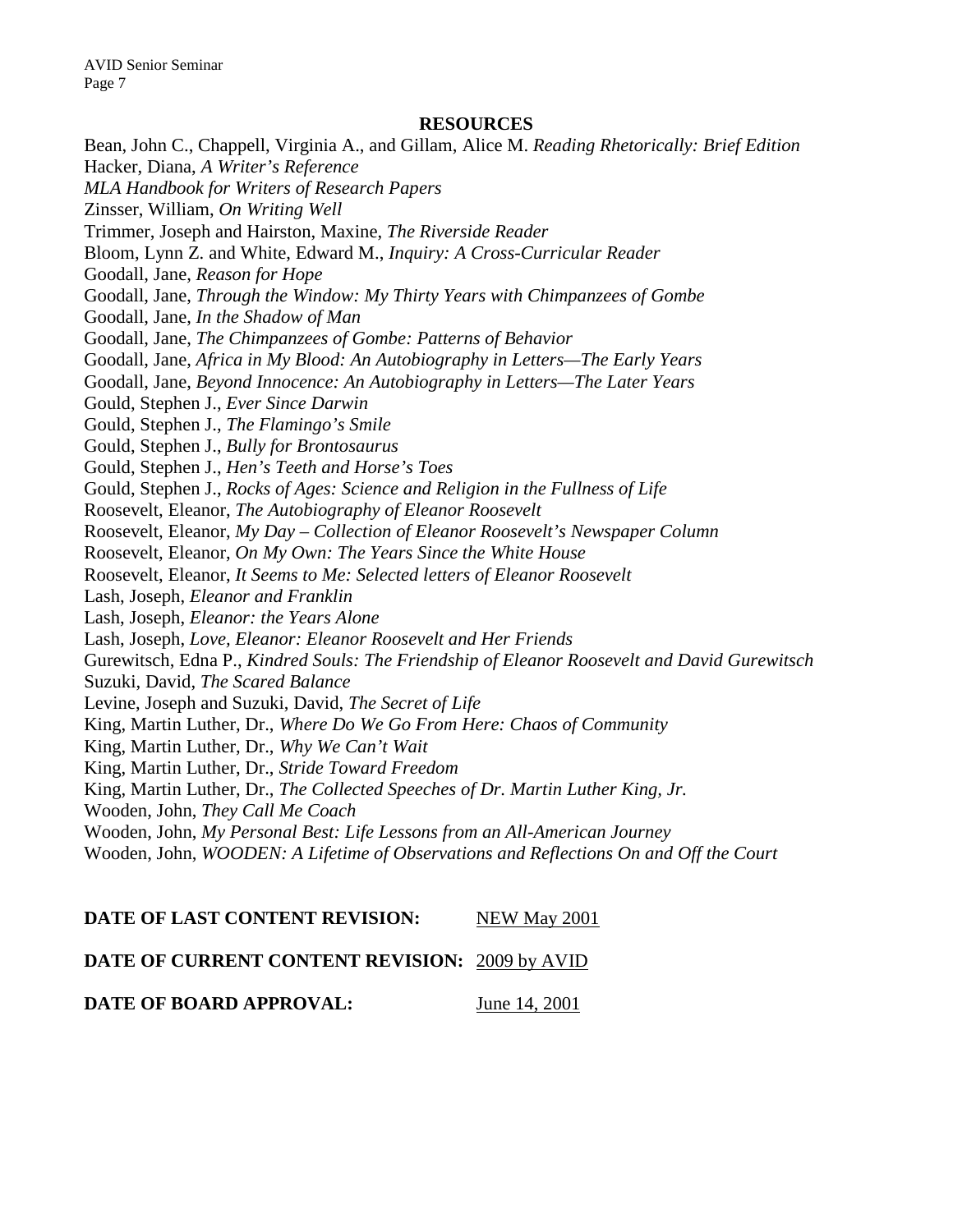### **APPENDIX A**

## **Unit 1**

#### *Overview*

It is during the first semester of the junior year that students learn about the two college admission tests (ACT and SAT) and the differences between them. One way for students to become familiar with these materials is to take both practice tests (the PLAN and the PSAT) and use the results to prepare for ACT and SAT testing in the spring.

Students also begin to prepare for college admissions by gathering materials and organizing them into "crates" and by reviewing what they have accomplished in their first two years of high school. This will prepare them for writing a résumé, a good resource when completing college applications. This is also a time to look at college entrance requirements and to access a valuable research tool: the Internet.

AVID students may want to consider applying to both public and private schools. One way to explore the various elements of the college admission process is to visit a variety of websites; e.g., at the California Colleges site [\(www.californiacolleges.edu\)](http://www.californiacolleges.edu/), students can find answers to their questions about entrance requirements, financial aid, career planning, and much more. College admissions representatives who come to the school can provide additional information.

Financing their college education is a concern for many students. In this semester, some key concepts are introduced, but little can be done in this area until the senior year. Students can also begin selfexploration to help them determine which college(s) will be a good "fit" for them.

### *Timeline*

1. Testing

September: Review previous PLAN and PSAT scores. September-October: Prepare for PSAT test. Take PSAT test. December: Interpretation of score results (counselor participation).

- 2. Preparation September: Prepare student "crates." September-October: Do preparation activities. October-January: Data sheets, "a-g" requirements, résumé, "Family Firsts."
- 3. Exploration

September-November: Presentations by college representatives.

October-December: College exploration on the Web (UC Pathway, California Colleges, CSU Mentor sites).

January: AVID graduate panel.

4. "Fit" and Finances

September-June: Explore types and varieties of financial aid September-October: Do preparation activities. December-June: Financial aid calendar; ongoing review.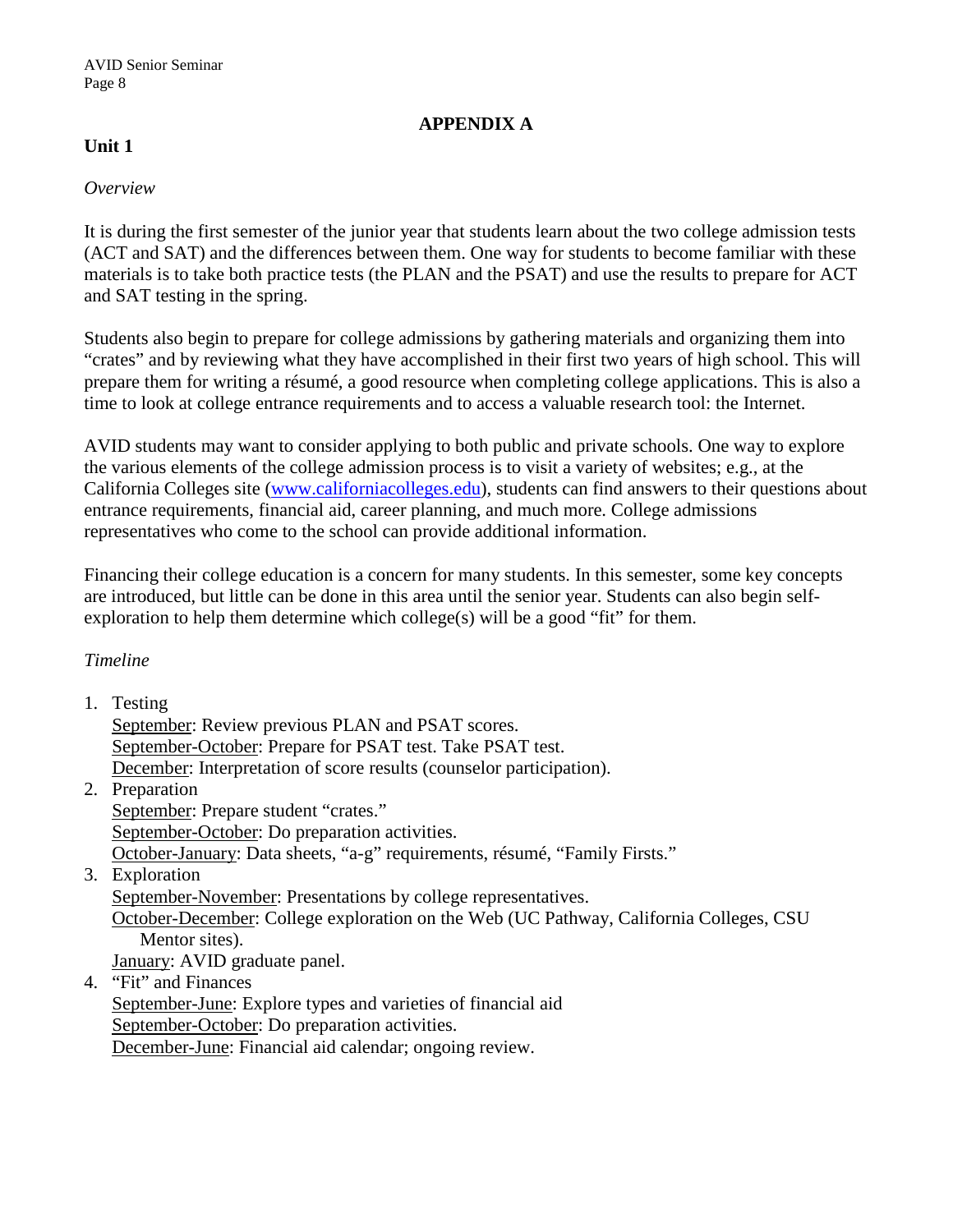## **Unit 2**

#### *Overview*

During the second semester of the junior year, students are encouraged to take both college admissions tests. They can then prepare for retaking their highest scored test in the fall semester of their senior year. This is also the time to explain strategies that will help students when they take SAT Subject tests. Since many students will also be taking AP tests for the first time, these can be coordinated with the SAT Subject tests.

Students can prepare for the college application process by beginning a first draft of their college essays and also by considering whom they will ask to write letters of recommendation. The "GPA Game" demonstrates what counts most when college admissions officers decide which applications to accept. It's a valuable tool for both students and parents.

Students will also need to determine priorities for their higher education so they can focus on researching colleges that "fit" these priorities. Once a list of colleges is created, students will want to consider visiting these campuses before the first semester of their senior year. Finally, students need to plan a productive summer to ensure they are prepared for the application process in the fall.

This is also the time to research the costs involved in attending college and to determine how to pay these costs. (It's important to include parents in this discussion.) Students can begin the search for financial aid by applying for a PIN. Visiting college fairs in the spring to check for "fit" and continuing the search for scholarships are also a part of the second semester of junior year.

### *Timeline*

1. Testing

January-June: Register for March through June admission tests, including ACT, SAT, and SAT Subject tests. (SAT Subject tests are needed for UC or highly selective schools.) March-June: Take SAT, ACT, and SAT Subject tests. May: Take appropriate AP tests.

2. Preparation

February: Review first-semester grades and compute "a-g" GPA.

February-June: Update data sheets and résumé.

March-June: UC essay prompts and Common Applications should be started and refined. May-June: Letter of recommendation procedures and teacher/counselor selection.

3. Exploration

February: College selection and priorities activities.

March-June: College/major research, using a variety of resources including websites, printed materials, speakers, and visits. Create potential college lists. Use comparison worksheets. Finalize summer plans.

4. "Fit" and Finances

February: Register for FAFSA PIN.

February-June: Continue searches and applications on FASTWEB.

March: Use family financial and predictor websites, e.g., [www.act.org](http://www.act.org/) or [www.collegeboard.com](http://www.collegeboard.com/). March-April: Visit college fairs.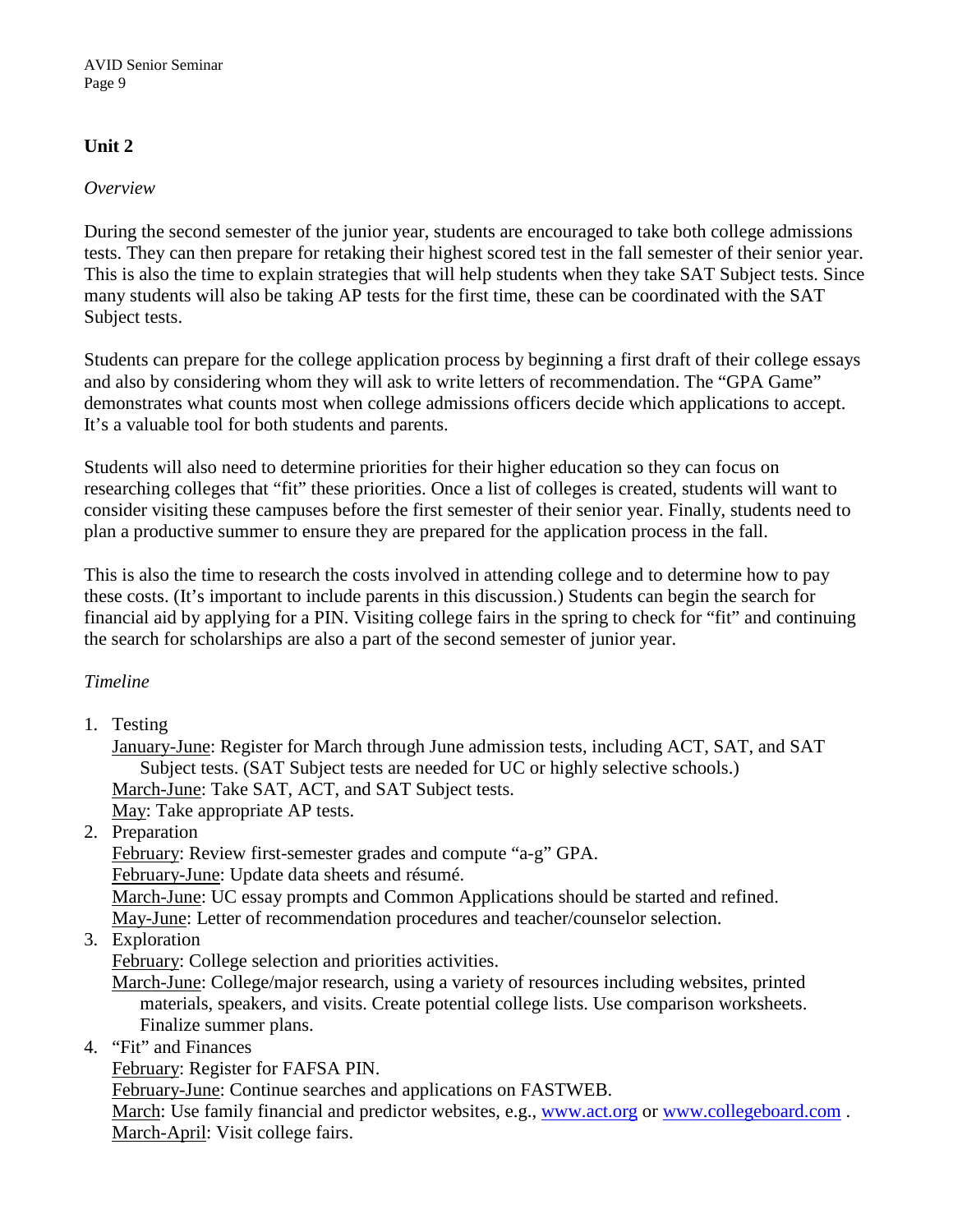AVID Senior Seminar Page 10

## **Unit 3**

### *Overview*

The first semester of the senior year is a critical time for the college-bound student for this is when all the elements of college admission come together and the application is completed and submitted. Students will have one final chance in the early fall of their senior year to retake college admission tests (ACT, SAT, and/or SAT Subject tests). Test results should then be sent to all schools to which students intend to apply.

Students will need to finalize their choice(s) of colleges, and, ideally, visit college campuses. (If visiting is not possible, they should plan to meet with college representatives.) This is the time for computing the final "a-g" GPA from grades 10-11 and requesting letters of recommendation. College admission essays will need to be finalized, résumés updated, and materials gathered for college applications.

The preferred method for completing and submitting a college application is online, although students may want to prepare for this by using a paper application as a worksheet. All required materials should be gathered together, and, if possible, taken to the school's computer lab. The application deadline for most California public colleges and universities is November 30, so AVID students should plan to submit their applications prior to Thanksgiving. Private college applications are usually due in December or January. Fee waivers are available.

This is also the time for financial aid arrangements to be made, beginning with completing the Free Application for Federal Student Aid (FAFSA). This form, which is key to nearly all types of financial assistance, should be submitted as soon as possible after January 1 (the earliest date for submission). In some cases, the CSS PROFILE form will be required as well. Application materials are available, at no cost, to teachers, students, and parents to assist them in learning about this process.

### *Timeline*

1. Testing

August-December: Register for ACT, SAT, and/or SAT Subject tests, as appropriate. Send scores to colleges of interest. File test results in the testing folder in the student's "crate."

2. Preparation

September: Update résumés and compute the final "a-g" GPA to be submitted with application. September-October: Complete college research; review guidelines for applying to college online; visit colleges of interest; request applications.

October: Ask selected teachers/counselors/others to write letters of recommendation and provide each with a packet of information. Revise essays and finalize for submission.

3. Exploration

October-November: Submit public college applications online (with final draft essays). November-December: Submit private college and university applications (with final draft essays). Schedule interviews.

4. "Fit" and Finances

September-January: Continue to apply for scholarships. October: Verify FAFSA PIN and register for PROFILE, if needed. December-January: Submit Cal Grant GPA verification. January: Complete FAFSA application worksheet.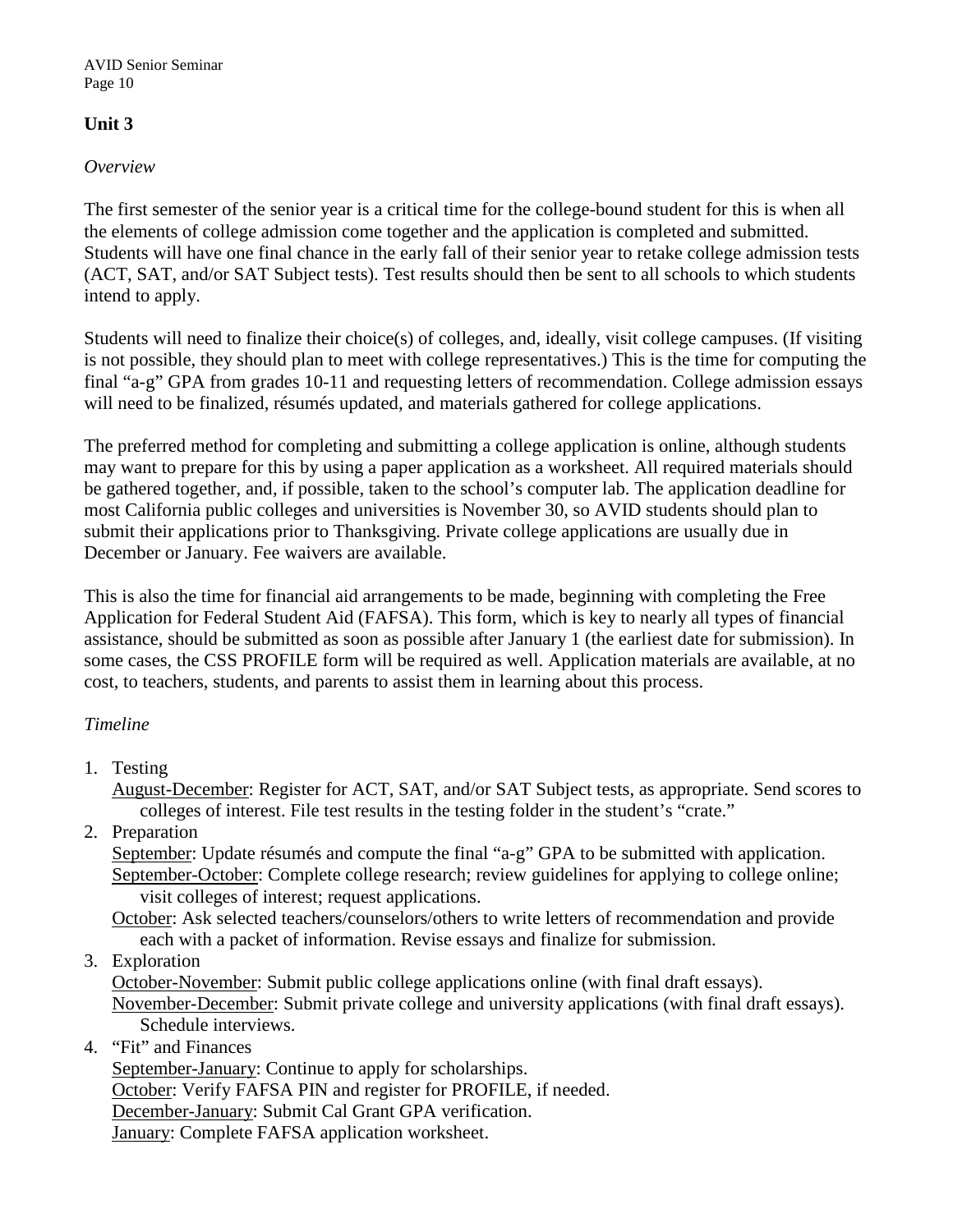## **Unit 4**

### *Overview*

If students are applying to private colleges or schools outside of California, they may still have time to take college admission tests (ACT or SAT) in January. Once students have been accepted, there may be additional enrollment requirements. For example, CSUs require that students show proficiency in writing and math, and some students may have to take placement tests for these subjects. UC schools require that students meet an entry-level writing requirement. Advanced Placement students will also be taking AP subject tests in May.

As students begin receiving acceptance letters, they should prepare "College Comparison Grids." Celebrate acceptances by creating a "Hurrah Board" that honors the student and university. Sending thank-you notes to teachers and counselors who have helped with the admission process is highly recommended. It is also time to begin preparing students for the transition from high school to college.

Invite AVID graduates to visit the class and share their college experiences. Encourage students to visit the schools to which they have been accepted and to attend freshman orientation or "Accepted Students" events. Once they have decided where they will attend, students must notify the school and send in any required deposits by May 1. They should also notify other colleges that have accepted them that they will not be attending there.

Filing the FAFSA as early as possible (after January 1, but before the March 2 deadline) is the financial priority for this semester. Applying online is the preferred method. The process is complex, but there are many resources to help students and their parents. As graduation nears and students prepare for the transition to college, academic, personal, and social success in college are important topics to discuss with the class.

### *Timeline*

- 1. Testing
	- January-February: Make sure all test scores have been submitted to colleges, especially if tests were taken in January for admission to private or out-of-state colleges.
	- February-April: For students apply to a CSU—if not exempt, register for and take the ELM and/or EPT.
	- April-May: For students applying to a UC campus—if not exempt, register for and take the Entry Level Writing Requirement Exam.

May: Take Advanced Placement (AP) tests; be sure to indicate to which college the scores should be sent.

2. Preparation

February-April: Complete comparison grids for colleges from which acceptance letters have been received. Post acceptances on the "Hurrah Board."

February-March: Submit mid-year transcripts, if requested.

April-May: Begin transition activities from high school to college.

June: Write thank-you notes to teachers and counselors who helped during the application process.